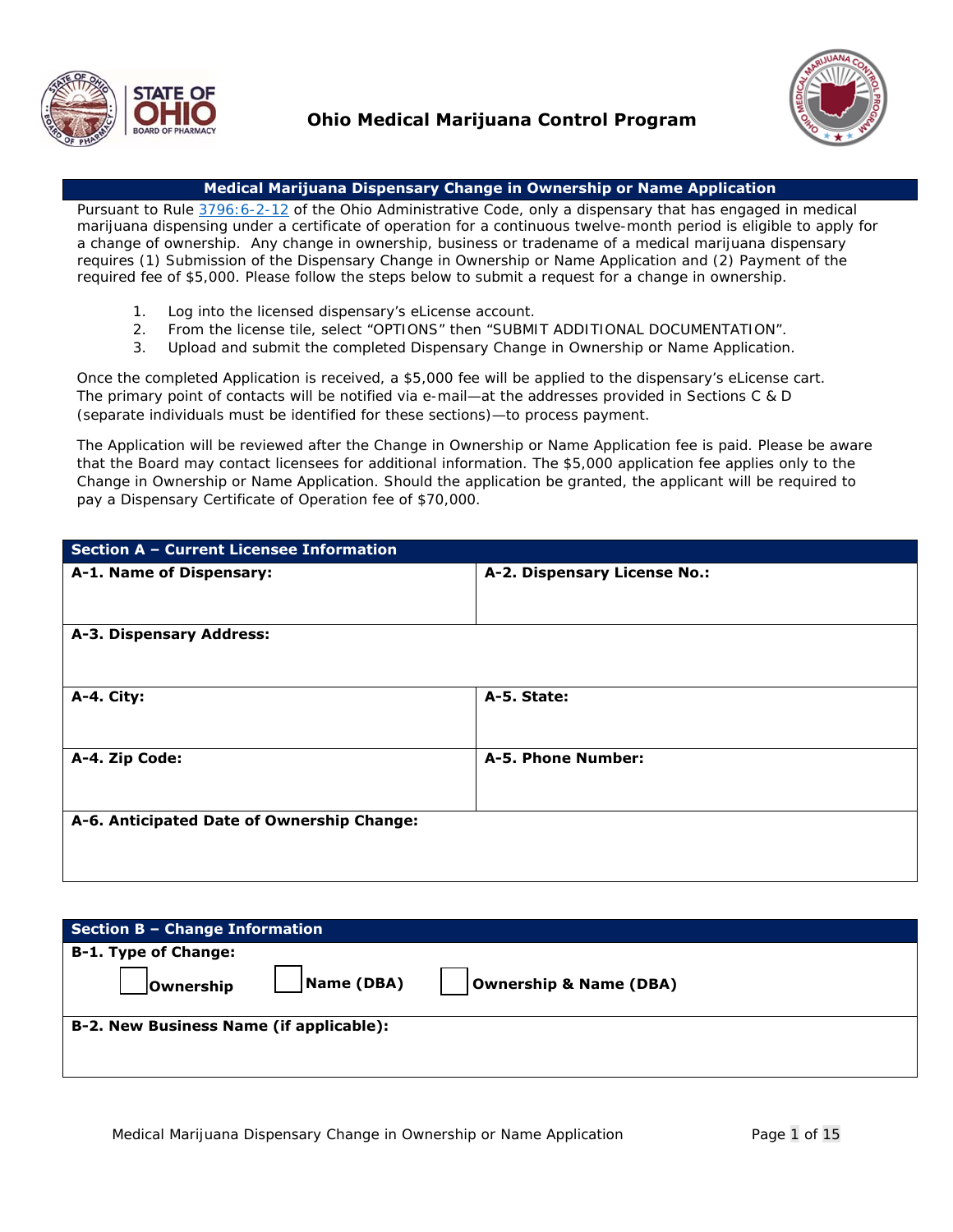



## **B-3. New Trade Name/DBA Name (If applicable):**

| <b>Section C - Primary Contact for Current Owner</b>     |                   |            |                                          |  |  |
|----------------------------------------------------------|-------------------|------------|------------------------------------------|--|--|
| C-1. First Name:                                         | C-2. Middle Name: |            | C-3. Last Name:                          |  |  |
|                                                          |                   |            |                                          |  |  |
| C-4. Address:                                            |                   | C-5. City: |                                          |  |  |
|                                                          |                   |            |                                          |  |  |
| C-6. State:                                              | C-7. Zip Code:    |            | <b>C-8. Phone Number</b>                 |  |  |
|                                                          |                   |            |                                          |  |  |
| C-9. Email Address:                                      |                   |            |                                          |  |  |
| C-10. Current Dispensary Organization Type (Select One): |                   |            |                                          |  |  |
| Other (explain)                                          |                   |            |                                          |  |  |
| If "Other" explain:                                      |                   |            |                                          |  |  |
|                                                          |                   |            |                                          |  |  |
|                                                          |                   |            |                                          |  |  |
|                                                          |                   |            |                                          |  |  |
|                                                          |                   |            |                                          |  |  |
| <b>C-11. State Where Formation Documents Filed:</b>      |                   |            | <b>C-12. Date of Business Formation:</b> |  |  |
|                                                          |                   |            |                                          |  |  |
| <b>C-13. Business Name on Formation Documents:</b>       |                   |            |                                          |  |  |
|                                                          |                   |            |                                          |  |  |
| C-14. Federal Employer ID Number (EIN):                  |                   |            |                                          |  |  |
|                                                          |                   |            |                                          |  |  |
| C-15. Ohio Unemployment Compensation Account Number:     |                   |            |                                          |  |  |
|                                                          |                   |            |                                          |  |  |
| <b>C-16. Ohio Department of Taxation Number:</b>         |                   |            |                                          |  |  |
|                                                          |                   |            |                                          |  |  |
| C-17. Ohio Workers' Compensation Policy Number:          |                   |            |                                          |  |  |
|                                                          |                   |            |                                          |  |  |
|                                                          |                   |            |                                          |  |  |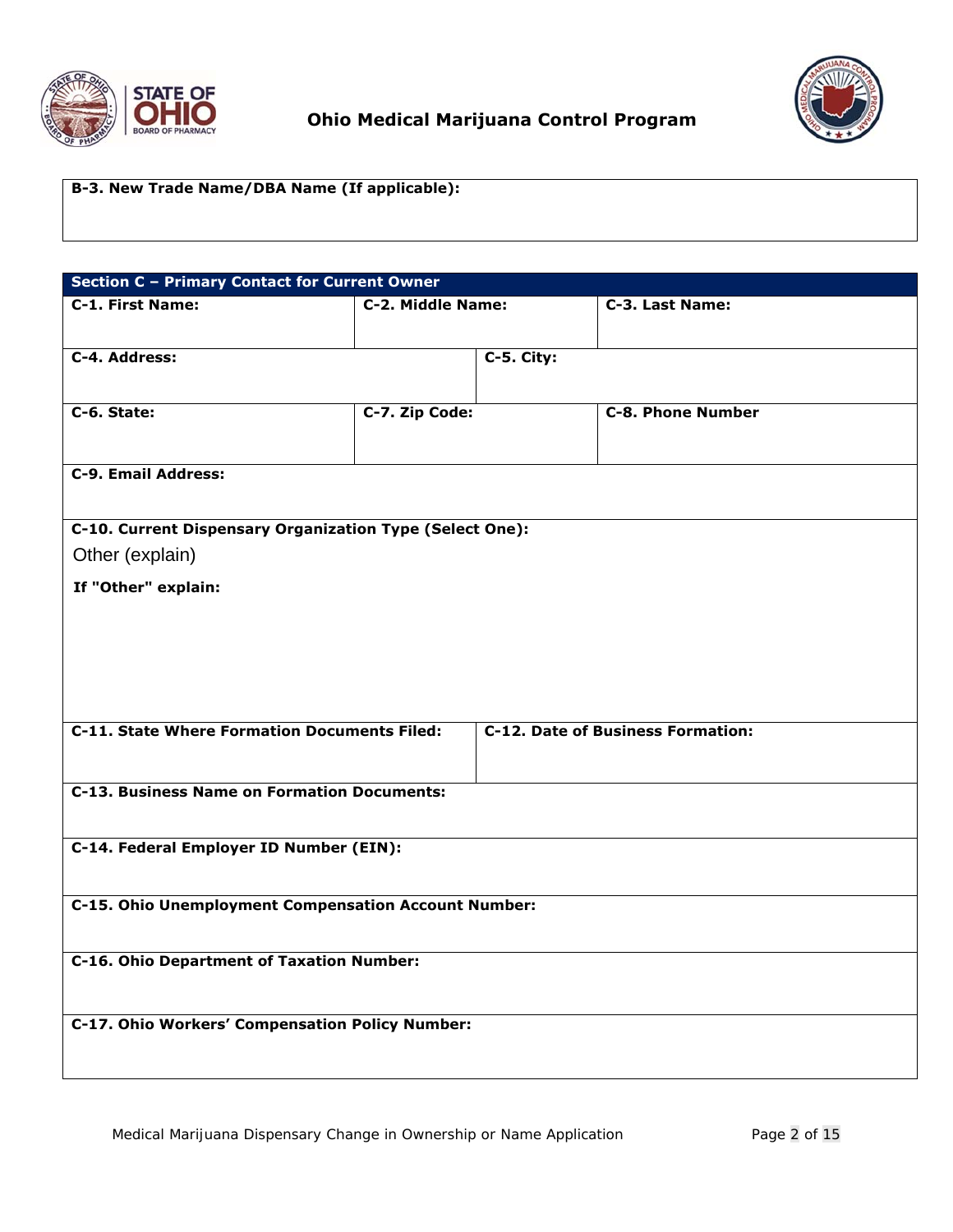

 $\overline{\phantom{a}}$ 



I DECLARE UNDER PENALTIES OF FALSIFICATION AS SET FORTH IN CHAPTERS 2921., 3715., 3719., 3796., 4752., AND 4729. OF THE OHIO REVISED CODE THAT I AM AUTHORIZED TO SIGN THIS APPLICATION ON BEHALF OF THE ENTITY LISTED IN SECTION C OF THIS APPLICATION. I HEREBY CERTIFY THAT THIS APPLICATION IS TRUE, CORRECT, AND COMPLETE. I HEREBY ACKNOWLEDGE THAT IF THE LICENSE APPLIED FOR IS GRANTED, THE LICENSE-HOLDER SHALL SUBMIT TO THE JURISDICTION OF THE STATE OF OHIO BOARD OF PHARMACY AND TO THE LAWS OF THIS STATE FOR THE PURPOSE OF ENFORCEMENT OF CHAPTERS 2925., 3715., 3719., 3796., 4752., AND 4729. OF THE OHIO REVISED CODE AND ALL RELATED LAWS AND RULES.

I FULLY UNDERSTAND, ACKNOWLEDGE, AND AGREE THAT SUBMISSION OF THIS APPLICATION WITH THE STATE OF OHIO BOARD OF PHARMACY CONSTITUTES EXPRESS WRITTEN CONSENT FOR AN AUTHORIZED BOARD AGENT TO ENTER AND PERFORM AN ON-SITE INSPECTION OF THE LICENSED DISPENSARY IN ACCORDANCE WITH RULE 3796:6-2-06 OF THE OHIO ADMINISTRATIVE CODE.

#### **This form must be signed in ink by an individual defined as an "owner" under rule 3796:6-2-03 of the Ohio Administrative Code. Digital signatures will NOT be accepted.**

| <b>SIGNATURE OF CURRENT OWNER</b>    | <b>DATE SIGNED</b> |
|--------------------------------------|--------------------|
| <b>PRINTED NAME OF CURRENT OWNER</b> |                    |

A photocopy, facsimile or other electronic version of this document shall be accepted as an original

|  | signature. Subscribed and sworn to before me this | dav of |  |
|--|---------------------------------------------------|--------|--|
|  |                                                   |        |  |

| Sworn to and signed before me this date: |
|------------------------------------------|
| Date                                     |
| <b>Signature of Notary</b>               |
|                                          |
|                                          |
|                                          |
| (SEAL)                                   |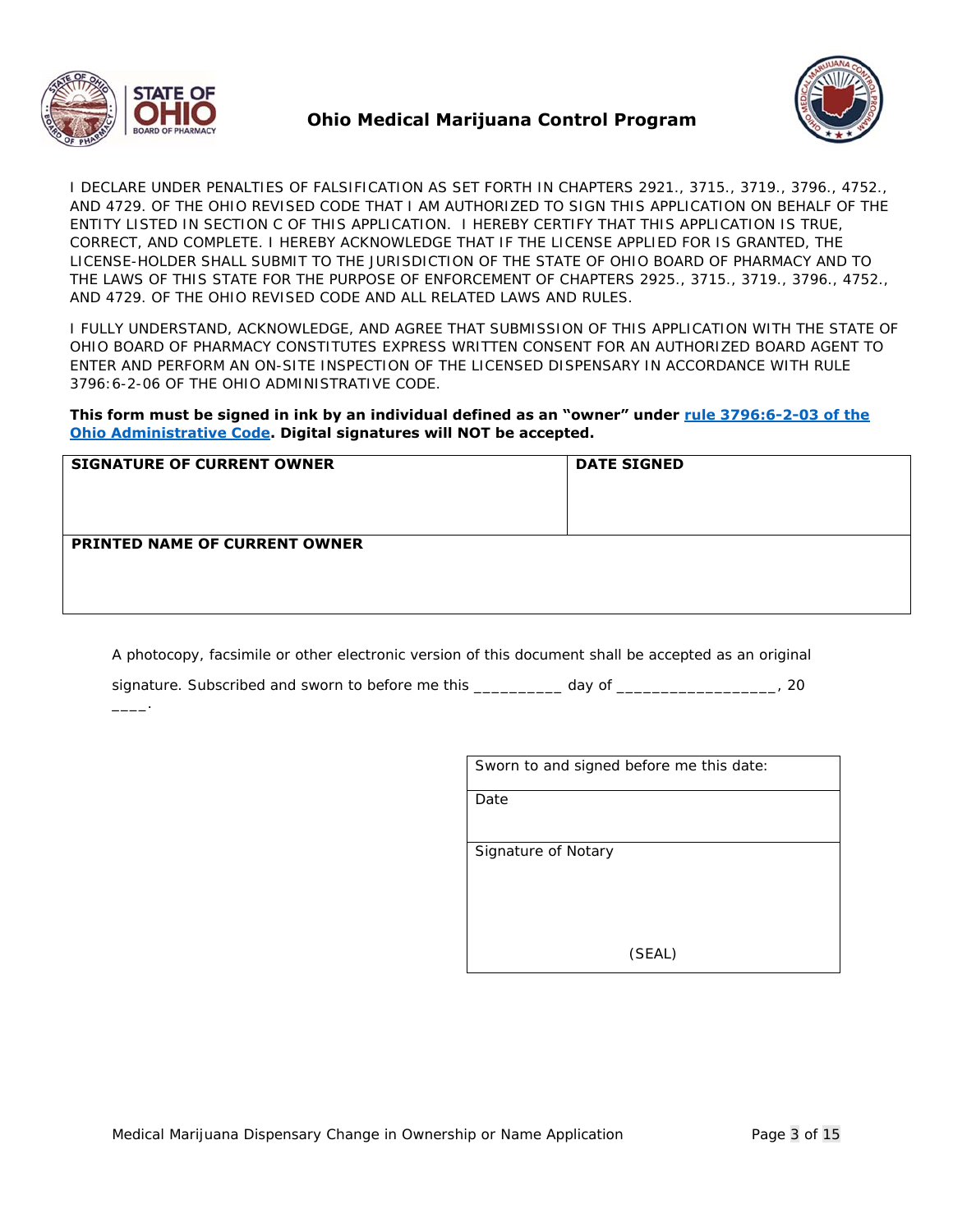



| Section D - Primary Contact for Proposed Dispensary Business Owner                              |                          |            |                          |  |  |
|-------------------------------------------------------------------------------------------------|--------------------------|------------|--------------------------|--|--|
| <b>D-1. First Name:</b>                                                                         | <b>D-2. Middle Name:</b> |            | D-3. Last Name:          |  |  |
| D-4. Address:                                                                                   |                          | D-5. City: |                          |  |  |
| D-6. State:                                                                                     | D-7. Zip Code:           |            | <b>D-8. Phone Number</b> |  |  |
| <b>D-9. Email Address:</b>                                                                      |                          |            |                          |  |  |
| D-10. Current Dispensary Organization Type (Select One):                                        |                          |            |                          |  |  |
| Other (explain)                                                                                 |                          |            |                          |  |  |
| If "Other" explain:                                                                             |                          |            |                          |  |  |
| <b>D-11. State Where Formation Documents Filed:</b><br><b>D-12. Date of Business Formation:</b> |                          |            |                          |  |  |
| <b>D-13. Business Name on Formation Documents:</b>                                              |                          |            |                          |  |  |
| D-14. Federal Employer ID Number (EIN):                                                         |                          |            |                          |  |  |
| D-15. Ohio Unemployment Compensation Account Number:                                            |                          |            |                          |  |  |
| <b>D-16. Ohio Department of Taxation Number:</b>                                                |                          |            |                          |  |  |
| D-17. Ohio Workers' Compensation Policy Number:                                                 |                          |            |                          |  |  |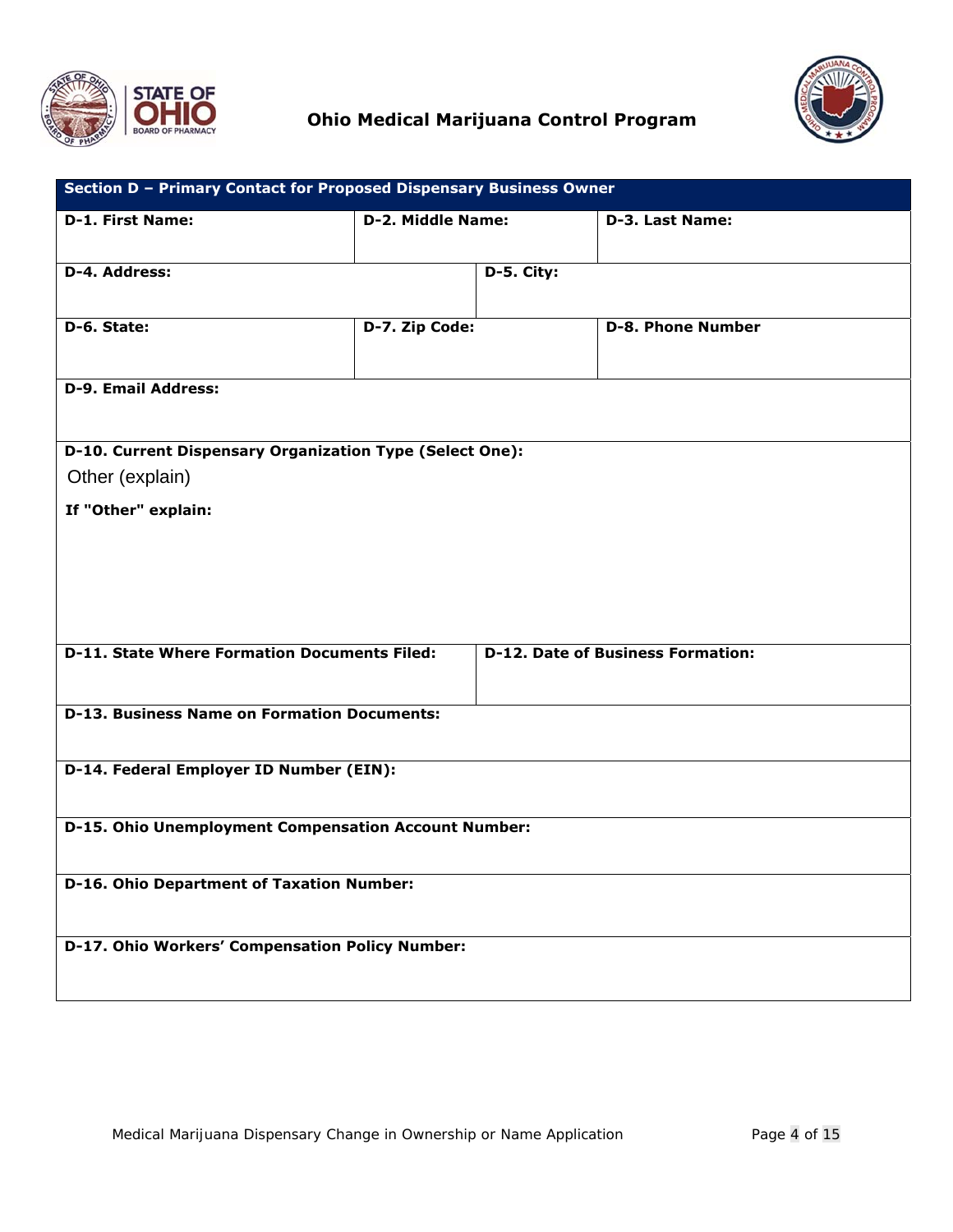



| <b>Section E-Legal and Disciplinary Questions</b>                                                  |            |    |  |  |
|----------------------------------------------------------------------------------------------------|------------|----|--|--|
| To be completed on behalf of the entity identified in questions D-10 through D-17. Individuals are |            |    |  |  |
| required to provide responses in section F.                                                        |            |    |  |  |
|                                                                                                    |            |    |  |  |
|                                                                                                    |            |    |  |  |
| E-1. Has the Entity or any of its affiliates been the subject of an                                |            |    |  |  |
| action resulting in sanctions, disciplinary actions or civil monetary                              |            |    |  |  |
| penalties or fines being imposed relating to a registration, license,                              |            |    |  |  |
| provisional license or any other authorization to cultivate, process,                              | <u>Yes</u> | No |  |  |
| or dispense medical marijuana or equivalent thereof in any state?                                  |            |    |  |  |
|                                                                                                    |            |    |  |  |
|                                                                                                    |            |    |  |  |
|                                                                                                    |            |    |  |  |
| E-1.1. If 'Yes', please explain:                                                                   |            |    |  |  |
|                                                                                                    |            |    |  |  |
|                                                                                                    |            |    |  |  |
|                                                                                                    |            |    |  |  |
|                                                                                                    |            |    |  |  |
| E-2. Has the Entity or any of its affiliates been the subject of a civil                           |            |    |  |  |
| or administrative action relating to a registration, license,                                      |            |    |  |  |
| provisional license or authorization to cultivate, process, or                                     | Yes        | No |  |  |
| dispense medical marijuana or equivalent thereof in any state?                                     |            |    |  |  |
|                                                                                                    |            |    |  |  |
|                                                                                                    |            |    |  |  |
| E-2.1. If 'Yes', please explain:                                                                   |            |    |  |  |
|                                                                                                    |            |    |  |  |
|                                                                                                    |            |    |  |  |
|                                                                                                    |            |    |  |  |
| E-3. Has criminal, civil, or administrative action been taken                                      |            |    |  |  |
| against the Entity or any of its affiliates for obtaining a                                        |            |    |  |  |
| registration, license, provisional license or other authorization                                  |            |    |  |  |
| to operate as a cultivator, processor, or dispensary of medical                                    | Yes        | No |  |  |
| marijuana, or equivalent thereof in any jurisdiction by fraud,                                     |            |    |  |  |
| misrepresentation, or the submission of false information?                                         |            |    |  |  |
|                                                                                                    |            |    |  |  |
| E-3.1. If 'Yes', please explain:                                                                   |            |    |  |  |
|                                                                                                    |            |    |  |  |
|                                                                                                    |            |    |  |  |
|                                                                                                    |            |    |  |  |
|                                                                                                    |            |    |  |  |
| E-4. Has criminal, civil, or administrative action been taken against                              |            |    |  |  |
| the Entity or any of its affiliates under the laws of Ohio or any other                            |            |    |  |  |
| state, the United States or a military, territorial or tribal authority,                           | Yes        | No |  |  |
| relating to any of the Proposed Owner's prospective associated key                                 |            |    |  |  |
| employee of the Proposed Owner's, profession or occupation?                                        |            |    |  |  |
|                                                                                                    |            |    |  |  |
| E-4.1. If 'Yes', please explain:                                                                   |            |    |  |  |
|                                                                                                    |            |    |  |  |
|                                                                                                    |            |    |  |  |
|                                                                                                    |            |    |  |  |
|                                                                                                    |            |    |  |  |
|                                                                                                    |            |    |  |  |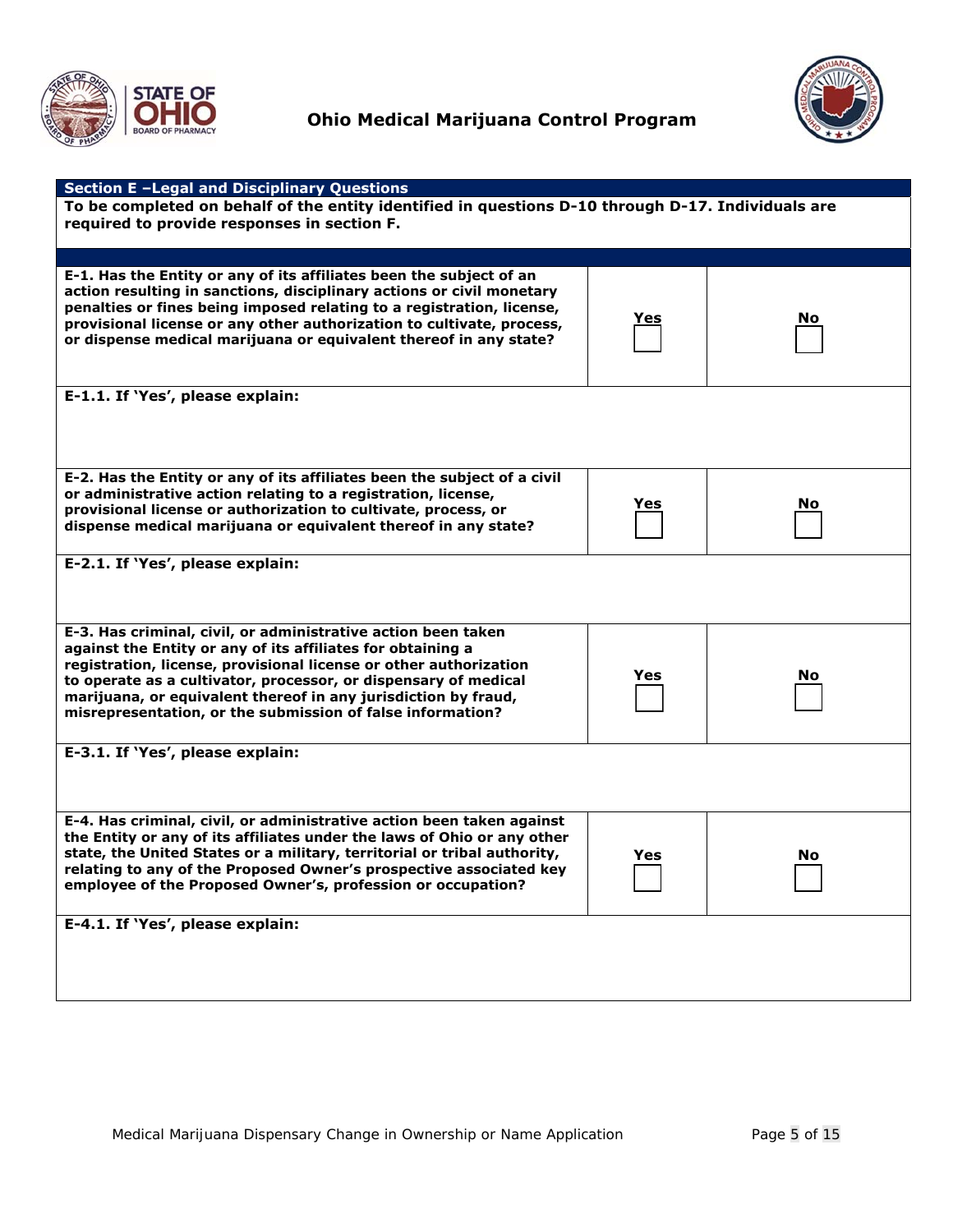



| If yes to any question above, provide the following: |                       |                                                          |                                                 |                    |                                                                                                                   |                                                                                                             |
|------------------------------------------------------|-----------------------|----------------------------------------------------------|-------------------------------------------------|--------------------|-------------------------------------------------------------------------------------------------------------------|-------------------------------------------------------------------------------------------------------------|
| <b>Name</b><br>of Case                               | Case<br><b>Number</b> | <b>Nature of</b><br><b>Charge or</b><br><b>Complaint</b> | Date of<br><b>Charge or</b><br><b>Complaint</b> | <b>Disposition</b> | Name and<br><b>Address of the</b><br><b>Administrative</b><br><b>Agency</b><br><b>Involved (If</b><br>applicable) | <b>Court Name</b><br>(If Applicable)<br>(Specify<br><b>Federal, State</b><br>and/or local<br>Jurisdictions) |
|                                                      |                       |                                                          |                                                 |                    |                                                                                                                   |                                                                                                             |
|                                                      |                       |                                                          |                                                 |                    |                                                                                                                   |                                                                                                             |
|                                                      |                       |                                                          |                                                 |                    |                                                                                                                   |                                                                                                             |
|                                                      |                       |                                                          |                                                 |                    |                                                                                                                   |                                                                                                             |
|                                                      |                       |                                                          |                                                 |                    |                                                                                                                   |                                                                                                             |
|                                                      |                       |                                                          |                                                 |                    |                                                                                                                   |                                                                                                             |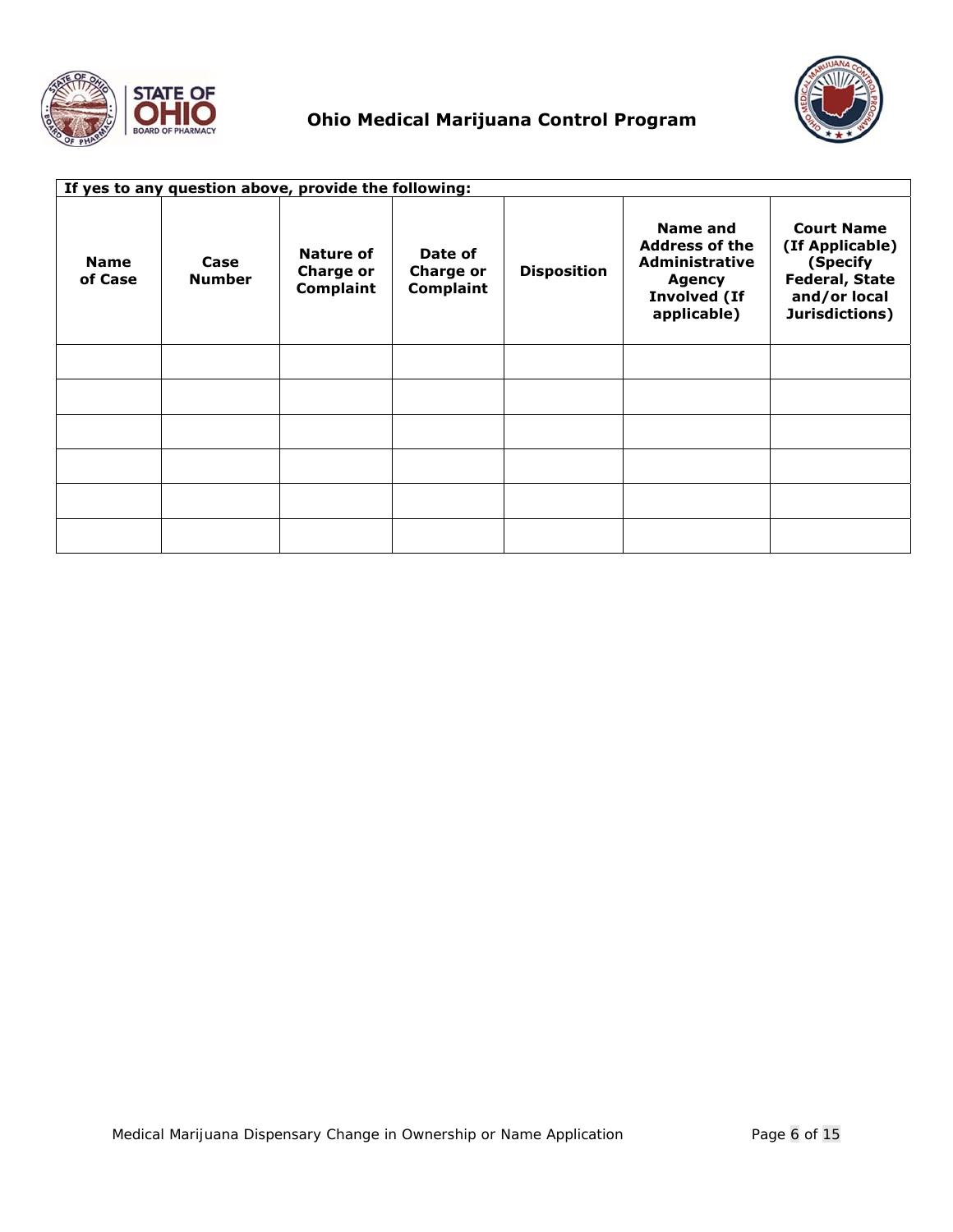



I DECLARE UNDER PENALTIES OF FALSIFICATION AS SET FORTH IN CHAPTERS 2921., 3715., 3719., 3796., 4752., AND 4729. OF THE OHIO REVISED CODE THAT I AM AUTHORIZED TO SIGN THIS APPLICATION ON BEHALF OF THE ENTITY LISTED IN SECTION D OF THIS APPLICATION. I HEREBY CERTIFY THAT THIS APPLICATION IS TRUE, CORRECT, AND COMPLETE. I HEREBY ACKNOWLEDGE THAT IF THE LICENSE APPLIED FOR IS GRANTED, THE LICENSE-HOLDER SHALL SUBMIT TO THE JURISDICTION OF THE STATE OF OHIO BOARD OF PHARMACY AND TO THE LAWS OF THIS STATE FOR THE PURPOSE OF ENFORCEMENT OF CHAPTERS 2925., 3715., 3719., 3796., 4752., AND 4729. OF THE OHIO REVISED CODE AND ALL RELATED LAWS AND RULES.

I FULLY UNDERSTAND, ACKNOWLEDGE, AND AGREE THAT SUBMISSION OF THIS APPLICATION WITH THE STATE OF OHIO BOARD OF PHARMACY CONSTITUTES EXPRESS WRITTEN CONSENT FOR AN AUTHORIZED BOARD AGENT TO ENTER AND PERFORM AN ON-SITE INSPECTION OF THE LICENSED DISPENSARY IN ACCORDANCE WITH RULE 3796:6-2-06 OF THE OHIO ADMINISTRATIVE CODE.

**This form must be signed in ink by an individual fitting the definition of "owner" under rule 3796:6-2-03 of the Ohio Administrative Code. Digital signatures will NOT be accepted.** 

| <b>SIGNATURE OF PROPOSED OWNER</b>    | <b>DATE SIGNED</b> |
|---------------------------------------|--------------------|
| <b>PRINTED NAME OF PROPOSED OWNER</b> |                    |

A photocopy, facsimile or other electronic version of this document shall be accepted as an original

signature.

Subscribed and sworn to before me this \_\_\_\_\_\_\_\_\_\_ day of \_\_\_\_\_\_\_\_\_\_\_\_\_\_\_\_\_\_\_, 20 \_\_\_\_.

| Sworn to and signed before me this date: |
|------------------------------------------|
| Date                                     |
| Signature of Notary                      |
|                                          |
| (SEAL)                                   |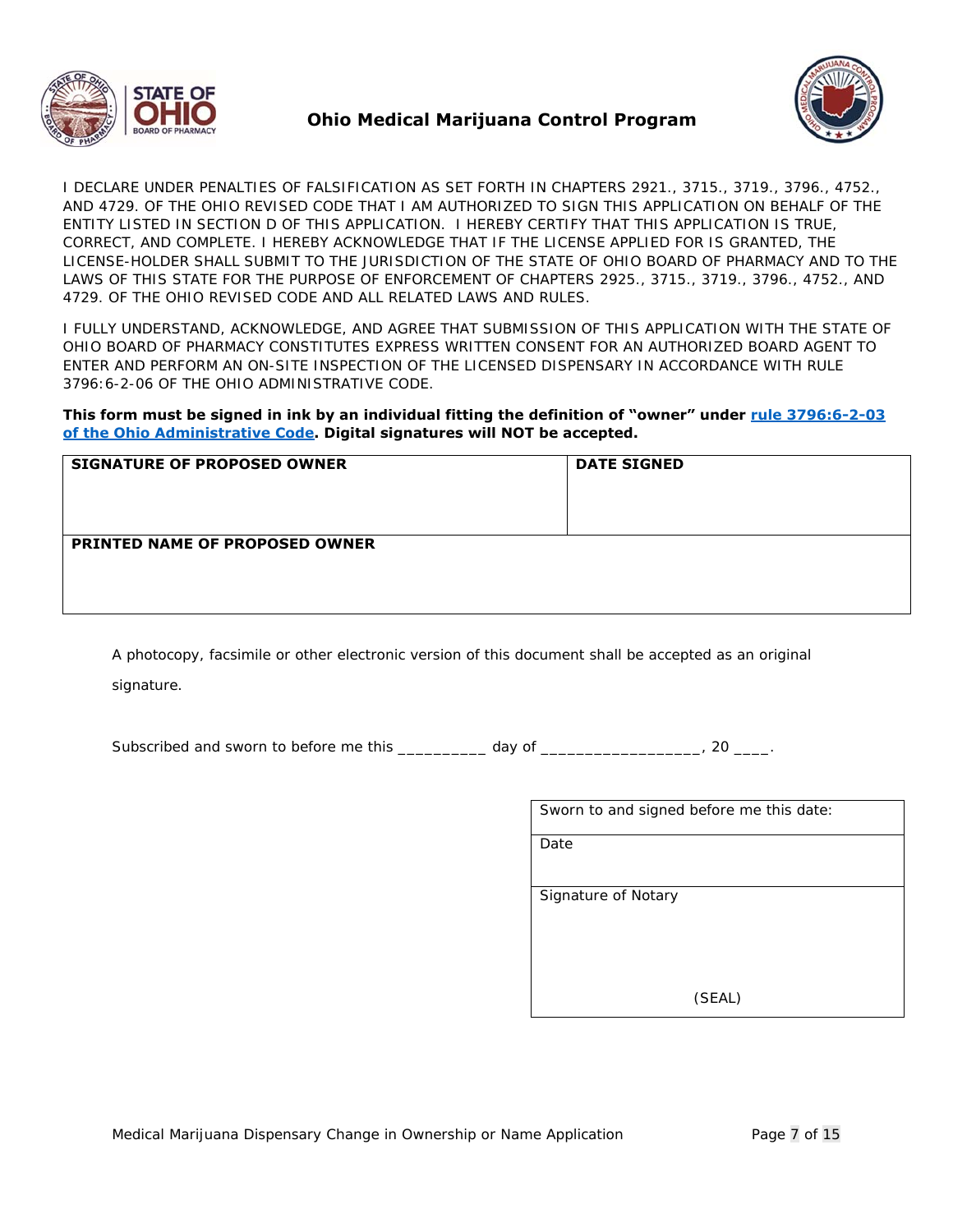



The State Board of Pharmacy requires that all dispensary owners, as defined under rule 3796:6-2-03 of the Ohio Administrative Code, be licensed as an Associated Key Employee. *See also*, Ohio Adm. Code 3796:6-2-07. Generally, ownership requirements must be met only by those with at least a ten percent ownership interest in a dispensary. The State of Ohio Board of Pharmacy, however, may require an owner or person who exercises substantial control over an Applicant, but who has less than a ten percent ownership interest, to comply with statutory and regulatory ownership requirements.

"Prospective Associated Key Employees" include any and all natural persons who are owners, officers, board members of a dispensary Applicant; persons who have a financial interest in a dispensary Applicant; and/or persons who exercise substantial control over a dispensary Applicant. Exercising control includes the power to influence management and operational decision-making. For purposes of this application an individual is a "prospective associated key employee" irrespective of that individual's ownership interest.

#### **If applying for a change of Ownership, the following Addendum must be completed by EACH Prospective Associated Key Employee and uploaded with the above application.**

| <b>Section F - PAKE Addendum</b>                        |                                                |                                                          |                           |  |  |
|---------------------------------------------------------|------------------------------------------------|----------------------------------------------------------|---------------------------|--|--|
| F-1. First Name:                                        | F-2. Middle Name:                              |                                                          | F-3. Last Name:           |  |  |
|                                                         |                                                |                                                          |                           |  |  |
| F-4. Address:                                           |                                                | F-5. City:                                               |                           |  |  |
|                                                         |                                                |                                                          |                           |  |  |
| F-6. State:                                             | F-7. Zip Code:                                 |                                                          | <b>F-8. Phone Number:</b> |  |  |
|                                                         |                                                |                                                          |                           |  |  |
| <b>F-9. Email Address:</b>                              |                                                |                                                          |                           |  |  |
|                                                         |                                                |                                                          |                           |  |  |
| F-10. Date of Birth:                                    | <b>F-11. Social Security</b><br><b>Number:</b> |                                                          | F-12. Occupation:         |  |  |
|                                                         |                                                |                                                          |                           |  |  |
| F-13. Title in the Proposed Owner's business:           |                                                | F-14. Proposed Owner's business-related<br>compensation: |                           |  |  |
|                                                         |                                                |                                                          |                           |  |  |
| F-15. Number of shares or membership units owned:       |                                                | F-16. Types of shares or membership units owned:         |                           |  |  |
|                                                         |                                                |                                                          |                           |  |  |
|                                                         |                                                |                                                          |                           |  |  |
| F-17. Percent interest in Proposed Owner's<br>business: |                                                | F-18. Voting Percentage:                                 |                           |  |  |
|                                                         |                                                |                                                          |                           |  |  |
|                                                         |                                                |                                                          |                           |  |  |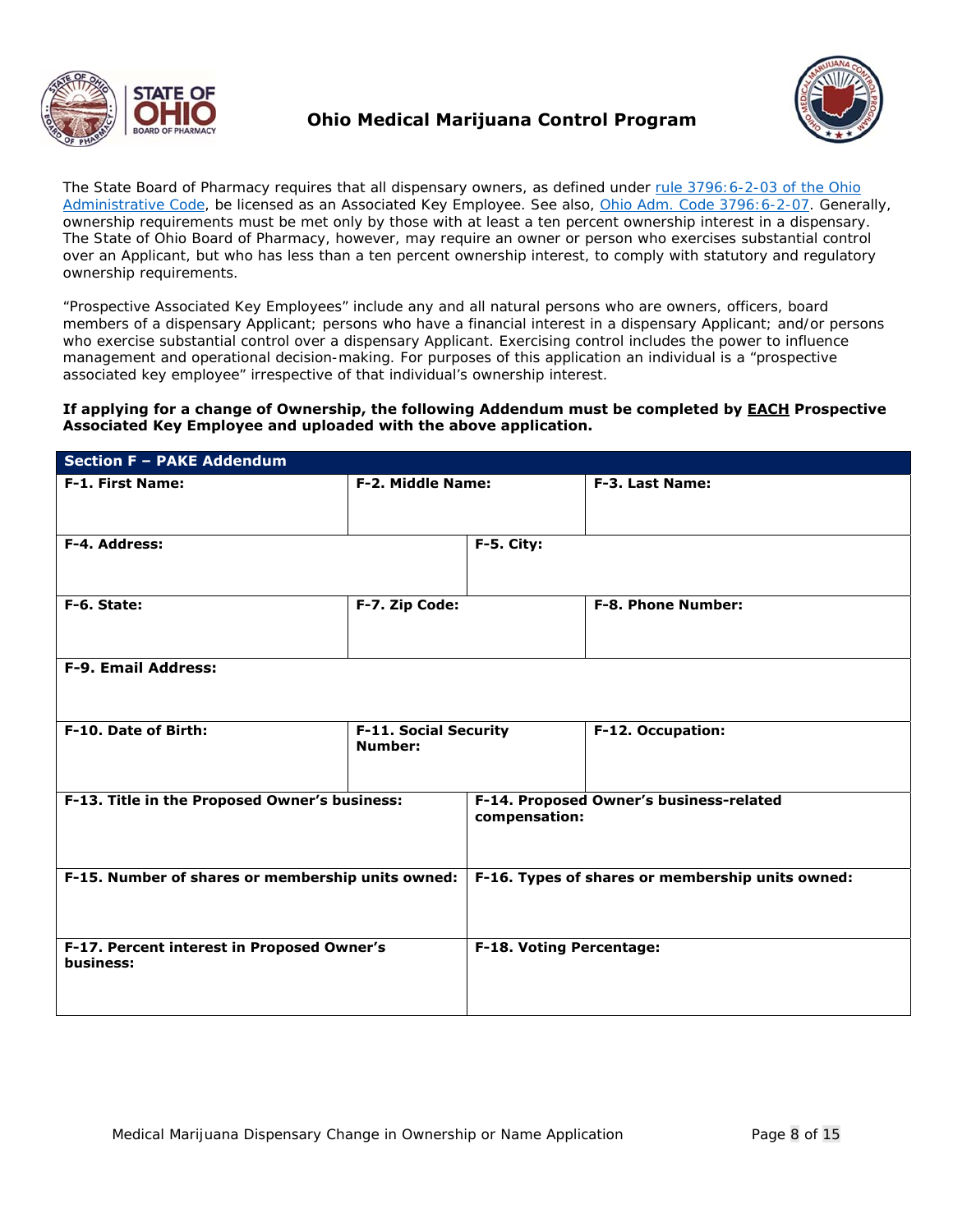



| F-19. Proposed Role (Select One):                                                                                                                                                                                                                                                                                                                                                                                                                                                                 |
|---------------------------------------------------------------------------------------------------------------------------------------------------------------------------------------------------------------------------------------------------------------------------------------------------------------------------------------------------------------------------------------------------------------------------------------------------------------------------------------------------|
| <b>Select One</b>                                                                                                                                                                                                                                                                                                                                                                                                                                                                                 |
| If "Other", explain:                                                                                                                                                                                                                                                                                                                                                                                                                                                                              |
|                                                                                                                                                                                                                                                                                                                                                                                                                                                                                                   |
|                                                                                                                                                                                                                                                                                                                                                                                                                                                                                                   |
|                                                                                                                                                                                                                                                                                                                                                                                                                                                                                                   |
|                                                                                                                                                                                                                                                                                                                                                                                                                                                                                                   |
| <b>F-20. Attachments:</b>                                                                                                                                                                                                                                                                                                                                                                                                                                                                         |
| Verification of Identity: (1) Unexpired, valid state-issued driver's license, (2) Unexpired, valid<br>photographic identification issued by the Ohio Bureau of Motor Vehicles or the equivalent from<br>another state; or (3) Unexpired, valid United States Passport.                                                                                                                                                                                                                            |
| Tax Authorization Form: Each employee with an aggregate ownership interest of ten percent or<br>more in the Proposed Owner's business must attach a copy of the Tax Authorization Form. The<br>State of Ohio Board of Pharmacy may, in its discretion, require an owner or person who exercises<br>substantial control over a dispensary, but who has less than ten percent ownership interest, to<br>comply with statutory and regulatory ownership requirements. (ORC 3796.10; OAC 3796:6-2-02) |
|                                                                                                                                                                                                                                                                                                                                                                                                                                                                                                   |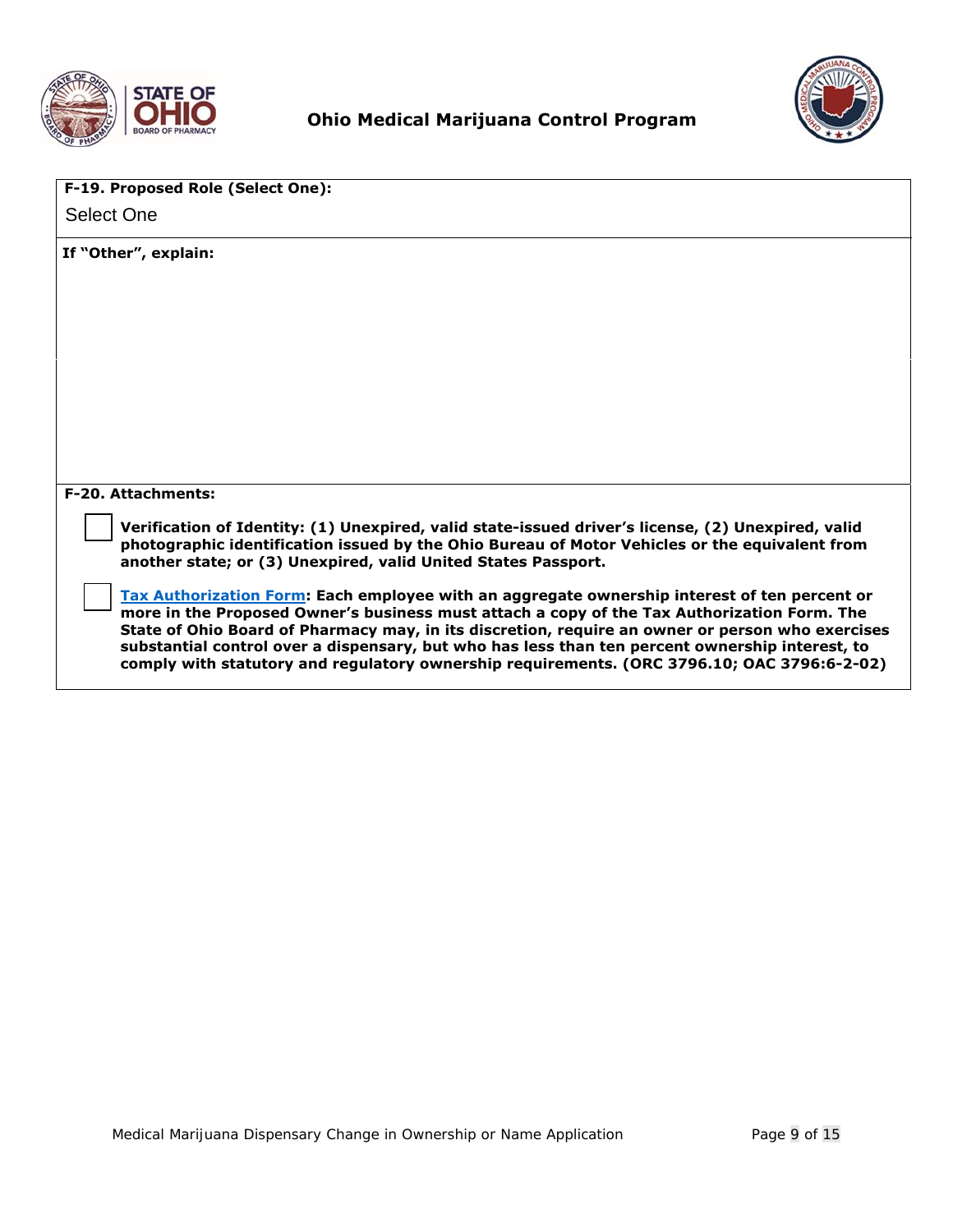



| Section G - PAKE Legal and Compliance                                                                                                                                                                                                                                                                                                                                                                                                                                                              |  |  |  |  |                                                                               |           |
|----------------------------------------------------------------------------------------------------------------------------------------------------------------------------------------------------------------------------------------------------------------------------------------------------------------------------------------------------------------------------------------------------------------------------------------------------------------------------------------------------|--|--|--|--|-------------------------------------------------------------------------------|-----------|
| G-1. Has the individual served, or are they currently serving as an owner,<br>officer, board member, or employee of another medical marijuana entity in<br>the State of Ohio or elsewhere in the Unites States?                                                                                                                                                                                                                                                                                    |  |  |  |  | Yes                                                                           | <b>No</b> |
| G-2. If yes, please provide the entity Name and Address:                                                                                                                                                                                                                                                                                                                                                                                                                                           |  |  |  |  |                                                                               |           |
| G-3. Has this individual had ownership or financial interest, or do they currently<br>have ownership or financial interest of another medical marijuana entity in the<br><b>State of Ohio or the United States?</b>                                                                                                                                                                                                                                                                                |  |  |  |  | Yes                                                                           | No.       |
| G-4. If yes, please provide the entity Name and Address:                                                                                                                                                                                                                                                                                                                                                                                                                                           |  |  |  |  |                                                                               |           |
| G-5. Has this individual ever been convicted of, or are charges pending for, a<br>disqualifying offense? Include instances in which a court granted intervention<br>in lieu of treatment (also known as treatment in lieu of conviction, ILC, or TLC),<br><b>No</b><br>Yes<br>or other diversion programs. Offenses must be reported regardless of whether<br>the case has been sealed, as described in section 2953.32 of the Revised Code,<br>or the equivalent thereof in another jurisdiction. |  |  |  |  |                                                                               |           |
| G-6. If yes, please provide the following:                                                                                                                                                                                                                                                                                                                                                                                                                                                         |  |  |  |  |                                                                               |           |
| Name of<br><b>Nature of</b><br>Date or<br><b>Defendant</b><br>Case & Case<br><b>Charge or</b><br><b>Disposition</b><br>Charge or<br><b>Complaint</b><br><b>Complaint</b><br><b>Number</b>                                                                                                                                                                                                                                                                                                          |  |  |  |  | <b>Court Name</b><br>(Specify Federal, State<br>and/or Local<br>Jurisdiction) |           |
|                                                                                                                                                                                                                                                                                                                                                                                                                                                                                                    |  |  |  |  |                                                                               |           |
|                                                                                                                                                                                                                                                                                                                                                                                                                                                                                                    |  |  |  |  |                                                                               |           |
|                                                                                                                                                                                                                                                                                                                                                                                                                                                                                                    |  |  |  |  |                                                                               |           |
|                                                                                                                                                                                                                                                                                                                                                                                                                                                                                                    |  |  |  |  |                                                                               |           |

| G-7. Has the individual ever been convicted of, or are charges pending for,<br>any other felony offense under state or federal law?<br>G-8. If yes, please provide the following: |                                                                                                                                                                                                                                          |  |  |  | <u>Yes</u> | No |
|-----------------------------------------------------------------------------------------------------------------------------------------------------------------------------------|------------------------------------------------------------------------------------------------------------------------------------------------------------------------------------------------------------------------------------------|--|--|--|------------|----|
| <b>Defendant</b>                                                                                                                                                                  | Name of<br><b>Court Name</b><br>Nature of<br>Date or<br>Case &<br>(Specify Federal, State<br><b>Disposition</b><br>Charge or<br>Charge or<br>Case<br>and/or Local Jurisdiction)<br><b>Complaint</b><br><b>Complaint</b><br><b>Number</b> |  |  |  |            |    |
|                                                                                                                                                                                   |                                                                                                                                                                                                                                          |  |  |  |            |    |
|                                                                                                                                                                                   |                                                                                                                                                                                                                                          |  |  |  |            |    |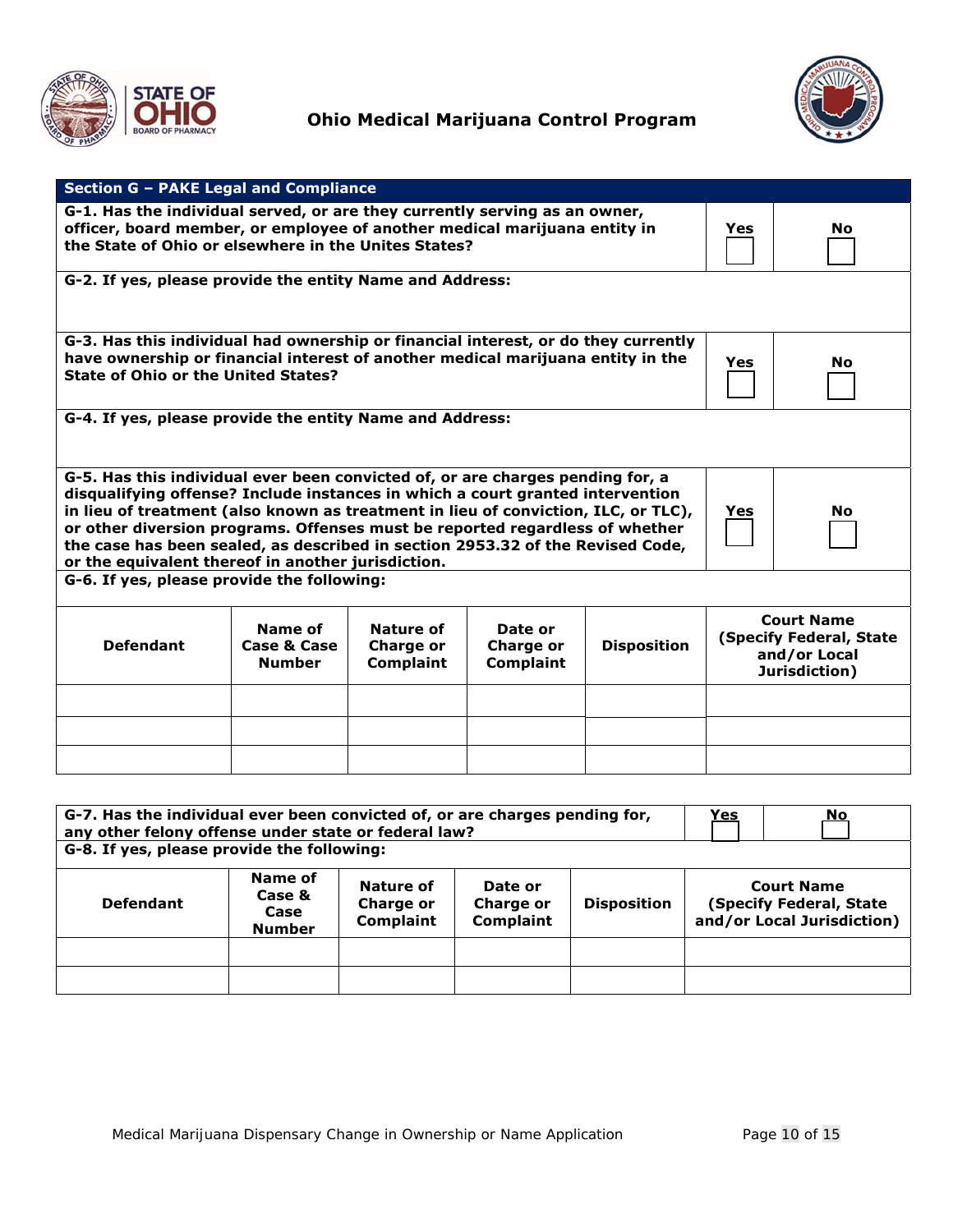



| G-11. Has this individual ever been disciplined by the State of Ohio Board of<br>Pharmacy or any other licensing body?                                                                                                                                                                                                                                                                                                                              |                                 |                                                            |                                            | Yes                                             | <u>No</u>                                                                       |            |  |    |
|-----------------------------------------------------------------------------------------------------------------------------------------------------------------------------------------------------------------------------------------------------------------------------------------------------------------------------------------------------------------------------------------------------------------------------------------------------|---------------------------------|------------------------------------------------------------|--------------------------------------------|-------------------------------------------------|---------------------------------------------------------------------------------|------------|--|----|
| G-12. If yes, please provide the following:                                                                                                                                                                                                                                                                                                                                                                                                         |                                 |                                                            |                                            |                                                 |                                                                                 |            |  |    |
| <b>Name</b>                                                                                                                                                                                                                                                                                                                                                                                                                                         | <b>License</b><br><b>Number</b> | Name &<br><b>Address</b><br>οf<br>Licensing<br><b>Body</b> | Nature of<br>Charge or<br><b>Complaint</b> | Date of<br><b>Charge or</b><br><b>Complaint</b> | Name and Address of the<br><b>Disposition</b><br><b>Licensing Body Involved</b> |            |  |    |
|                                                                                                                                                                                                                                                                                                                                                                                                                                                     |                                 |                                                            |                                            |                                                 |                                                                                 |            |  |    |
|                                                                                                                                                                                                                                                                                                                                                                                                                                                     |                                 |                                                            |                                            |                                                 |                                                                                 |            |  |    |
|                                                                                                                                                                                                                                                                                                                                                                                                                                                     |                                 |                                                            |                                            |                                                 |                                                                                 |            |  |    |
| Please respond to the following statements by selecting "Yes" or "No". Unless otherwise indicated, the<br>individual must provide further information "Yes" is selected:                                                                                                                                                                                                                                                                            |                                 |                                                            |                                            |                                                 |                                                                                 |            |  |    |
| G-13. Has the individual ever been denied a license by the appropriate                                                                                                                                                                                                                                                                                                                                                                              |                                 |                                                            |                                            |                                                 |                                                                                 |            |  |    |
| issuing body of any federal, state or jurisdiction, or is such action<br>pending?                                                                                                                                                                                                                                                                                                                                                                   |                                 |                                                            |                                            |                                                 |                                                                                 | Yes        |  | No |
| G-14. Has the individual ever been the subject of an investigation or<br>disciplinary action by the appropriate issuing body of any federal, state<br>or jurisdiction that resulted in the surrender, suspension, revocation, or<br>probation of the individual's license or registration?                                                                                                                                                          |                                 |                                                            |                                            |                                                 |                                                                                 | Yes        |  | No |
| G-15. Has the individual ever been the subject of a disciplinary action by<br>the appropriate issuing body of any federal, state jurisdiction that was<br>based in whole or in part, on the Proposed Owner's prescribing,<br>dispensing, diverting, administering, storing, personally furnishing,<br>compounding, supplying, or selling a controlled substance or other<br>dangerous drug (i.e. prescription drug), or is any such action pending? |                                 |                                                            |                                            |                                                 |                                                                                 | Yes        |  | No |
| G-16. By selecting "Yes," this individual agrees to be enrolled in the<br>Retained Applicant Fingerprint Database (Rapback) should this<br>application be approved.                                                                                                                                                                                                                                                                                 |                                 |                                                            |                                            |                                                 |                                                                                 | <u>Yes</u> |  | No |
| G-17. Has the individual been the subject of an action resulting in<br>sanctions, disciplinary actions, or civil monetary penalties being imposed<br>Yes<br>No<br>relating to any registration, license, provisional license or any other<br>authorization to cultivate, process, or dispense medical marijuana in any<br>state?                                                                                                                    |                                 |                                                            |                                            |                                                 |                                                                                 |            |  |    |
| G-18. Has the individual been the subject of a civil or administrative<br>action relating to any registration, license, provisional license or<br>authorization to cultivate, process, or dispense medical marijuana in any<br>state?                                                                                                                                                                                                               |                                 |                                                            |                                            |                                                 |                                                                                 | Yes        |  | No |
| G-19. Has the individual been accused of obtaining any registration,<br>license, provisional license or other authorization to operate as a<br>cultivator, processor, or dispensary of medical marijuana in any<br>jurisdiction by fraud, misrepresentation, or the submission of false<br>information?                                                                                                                                             |                                 |                                                            |                                            |                                                 |                                                                                 | Yes        |  | No |
| G-20. Has any civil or administrative action been taken against the<br>individual under the laws of Ohio or any other state, the United States or<br>a military, territorial or tribal authority, relating to the individual's<br>profession or occupation?                                                                                                                                                                                         |                                 |                                                            |                                            |                                                 |                                                                                 | Yes        |  | No |
| G-21. If Yes, please provide the following:                                                                                                                                                                                                                                                                                                                                                                                                         |                                 |                                                            |                                            |                                                 |                                                                                 |            |  |    |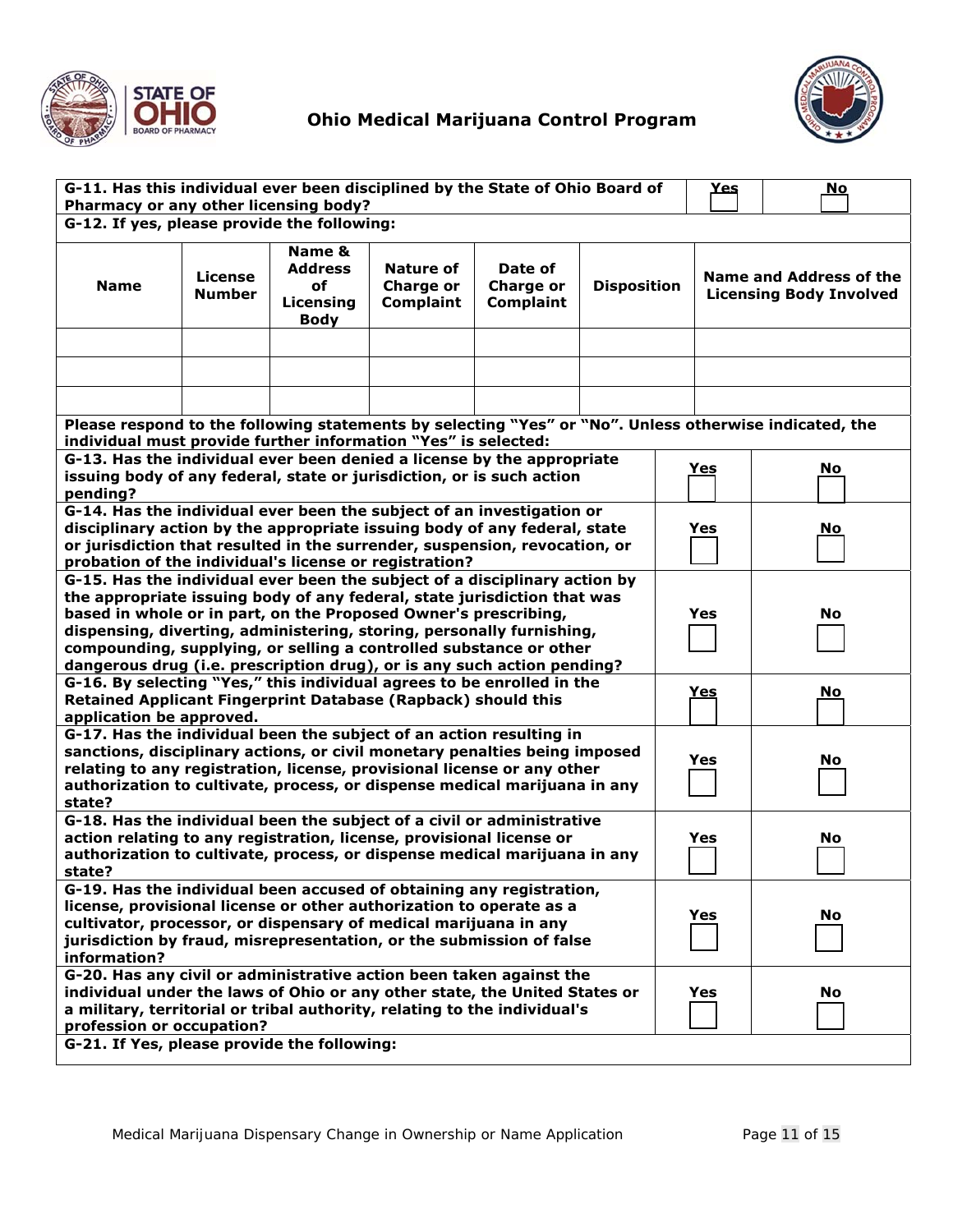

| <b>Name</b> | <b>License</b><br><b>Number</b> | Name &<br><b>Address</b><br>оf<br>Licensing<br><b>Body</b> | <b>Nature of</b><br><b>Charge or</b><br><b>Complaint</b> | Date of<br><b>Charge or</b><br>Complaint | <b>Disposition</b> | Name and Address of the<br><b>Licensing Body Involved</b> |
|-------------|---------------------------------|------------------------------------------------------------|----------------------------------------------------------|------------------------------------------|--------------------|-----------------------------------------------------------|
|             |                                 |                                                            |                                                          |                                          |                    |                                                           |
|             |                                 |                                                            |                                                          |                                          |                    |                                                           |
|             |                                 |                                                            |                                                          |                                          |                    |                                                           |

| By selecting "Yes," the Proposed Owner understands and attests to the following statements:                                                                                                                                                                                                                                                                                     |            |           |
|---------------------------------------------------------------------------------------------------------------------------------------------------------------------------------------------------------------------------------------------------------------------------------------------------------------------------------------------------------------------------------|------------|-----------|
| G-22. One or more of the Proposed Owner's Prospective Associated Key<br>Employees is a physician who has a certificate to recommend medical marijuana<br>or who intends to apply for a certificate to recommend medical marijuana under<br>section 4731.30 of the Revised Code.                                                                                                 | Yes        | No.       |
| G-23. One or more of the Proposed Owner's Prospective Associated Key<br>Employees has an ownership, investment interest, or a compensation<br>arrangement with a laboratory licensed under Chapter 3796. of the Revised<br>Code or an Applicant for a license to conduct laboratory testing.                                                                                    | <b>Yes</b> | <b>No</b> |
| G-24. One or more agreements have been entered between the person and/or<br>entity identified in D-1 through D-18 and any entity awarded a provisional<br>dispensary license or certificate of operation in the State of Ohio (e.g., purchase<br>option agreement; membership interest purchase agreement; consulting<br>agreement; licensing agreement; loan agreement, etc.). | Yes        | No        |
| G-25. Operating Agreement/Table of Organization: Attach all operating agreements and tables of<br>organization of the entity identified in D-1 through D-18 for the previous 24 months.                                                                                                                                                                                         |            |           |
| G-26. License Limit Verification: If you answered "Yes" to G-24, attach all agreements entered between<br>the person and/or entity identified in D-1 through D-18 and any entity awarded a provisional dispensary<br>license or certificate of operation in the State of Ohio (e.g., purchase option agreement; membership                                                      |            |           |

**interest purchase agreement; consulting agreement; licensing agreement; loan agreement, etc.).**

This form must be manually signed in ink. Digital signatures will **NOT** be accepted.

| <b>SIGNATURE OF PAKE</b>    | <b>DATE</b> |
|-----------------------------|-------------|
| <b>PRINTED NAME OF PAKE</b> |             |

#### **Attestation and Release Authorization**

This form must be signed by an individual who may legally sign for the Proposed Owner identified in section D and who can verify the information provided in this application is true, correct, and complete. The form must be printed and signed with an original, wet-ink signature. **Electronic or digital signatures are not accepted.** Scan and attach a copy of the complete, notarized form, in PDF format with a completed Dispensary Change in Ownership or Name Application. Failure to do so may result in delay and/or cause the application to be abandoned.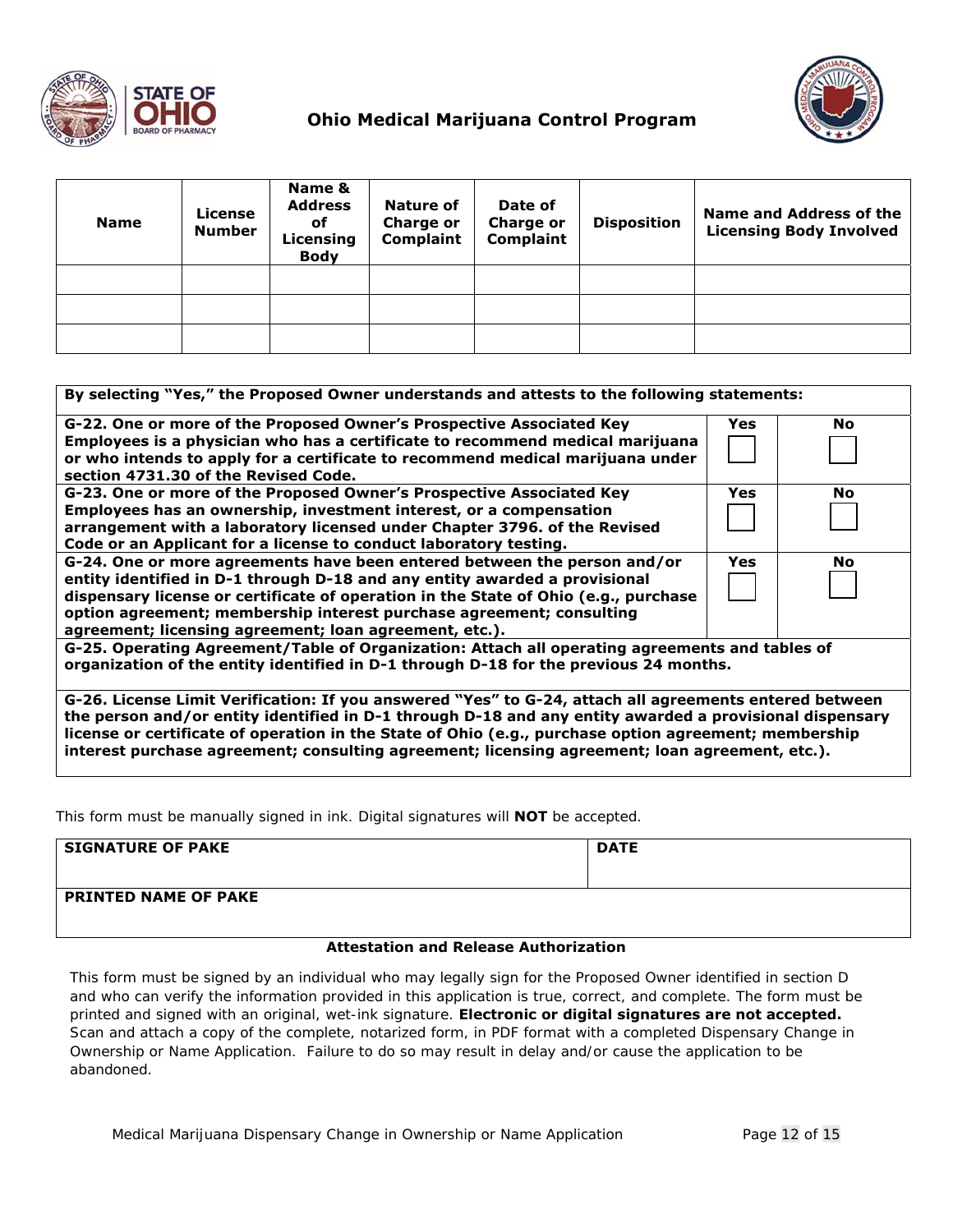



| Name:                                                                                      | Title:                                                                                                                                                                                                                                                                                                                                                                                                                                                                                                                                                                                                                                                                                                                                     |
|--------------------------------------------------------------------------------------------|--------------------------------------------------------------------------------------------------------------------------------------------------------------------------------------------------------------------------------------------------------------------------------------------------------------------------------------------------------------------------------------------------------------------------------------------------------------------------------------------------------------------------------------------------------------------------------------------------------------------------------------------------------------------------------------------------------------------------------------------|
| <b>Phone Number:</b>                                                                       | E-mail:                                                                                                                                                                                                                                                                                                                                                                                                                                                                                                                                                                                                                                                                                                                                    |
| misleading information and that all statements contained in the application are true.      | I attest that I am authorized to sign this application on the behalf of the Applicant identified in section D (the Applicant)<br>of this application. I understand that the burden of establishing the Applicant's eligibility to be approved as a dispensary<br>owner at all times rests with the Applicant. I attest that the Applicant has not improperly secured any advantage<br>against any other applicant or any person or persons interested in obtaining a provisional license from the Ohio Medical<br>Marijuana Control Program. I further attest that the Applicant has not submitted an application containing any false or                                                                                                  |
| investigation or lawful release of public records.                                         | I understand that a background investigation will be conducted by the State of Ohio Board of Pharmacy pursuant to its<br>statutory duty to investigate the character, honesty, integrity and suitability of myself, any and all Prospective<br>Associated Key Employees identified in section D of this application, and any entity with which I am or one of the listed<br>Prospective Associated Key Employees is associated. I further understand and agree that I am voluntarily executing<br>this Attestation and Release Authorization to expressly authorize and permit the State of Ohio Board of Pharmacy to<br>obtain any and all information it deems necessary, and accept any risk of adverse impacts as a consequence of any |
| hereby acknowledge that no such relationship exists.                                       | The rights and powers herein are granted to facilitate the background investigation being conducted by the State of<br>Ohio Board of Pharmacy at my request and on behalf of the Applicant and is not otherwise intended to create or establish<br>a legal or fiduciary relationship between the State of Ohio Board of Pharmacy, its agents and employees, and me. I                                                                                                                                                                                                                                                                                                                                                                      |
| inquiry made by any duly authorized representative of the State of Ohio Board of Pharmacy. | I authorize and request every person, firm, company, corporation, board, association, or institution of any kind, and<br>every Federal, state, or local government entity, including but not limited to every court, law enforcement agency,<br>criminal justice agency or probation department, without exception, both foreign and domestic, to whom this Release<br>Authorization is presented having any knowledge, information, documents, forms, photographs, computer files,<br>accounts, ledgers or other items about, relating to or concerning the Applicant to fully discuss with and answer any                                                                                                                                |
| RULES.                                                                                     | I DECLARE UNDER PENALTIES OF FALSIFICATION AS SET FORTH IN CHAPTERS 2921., 3715., 3719., 3796., AND 4729.<br>OF THE OHIO REVISED CODE THAT I AM AUTHORIZED TO SIGN THIS APPLICATION ON BEHALF OF THE ENTITY LISTED<br>IN THIS APPLICATION AND THAT THIS APPLICATION IS TRUE, CORRECT, AND COMPLETE. I HEREBY ACKNOWLEDGE<br>THAT IF THE LICENSE APPLIED FOR IS GRANTED, THE LICENSE-HOLDER SHALL SUBMIT TO THE JURISDICTION OF<br>THE STATE OF OHIO BOARD OF PHARMACY AND TO THE LAWS OF THIS STATE FOR THE PURPOSE OF ENFORCEMENT<br>OF CHAPTERS 2925., 3715., 3719., 3796., AND 4729. OF THE OHIO REVISED CODE AND ALL RELATED LAWS AND                                                                                                  |
| 2-06 OF THE OHIO ADMINISTRATIVE CODE.                                                      | I FULLY UNDERSTAND, ACKNOWLEDGE, AND AGREE THAT SUBMISSION OF THIS APPLICATION WITH THE STATE OF<br>OHIO BOARD OF PHARMACY CONSTITUTES EXPRESS WRITTEN CONSENT FOR AN AUTHORIZED BOARD AGENT TO<br>ENTER AND PERFORM AN ON-SITE INSPECTION OF THE LICENSED DISPENSARY IN ACCORDANCE WITH RULE 3796:6-                                                                                                                                                                                                                                                                                                                                                                                                                                      |

| <b>SIGNATURE OF INDIVIDUAL</b> | <b>DATE</b> | DATE OF BIRTH OR SOCIAL<br><b>SECURITY NUMBER</b> |
|--------------------------------|-------------|---------------------------------------------------|
|                                |             |                                                   |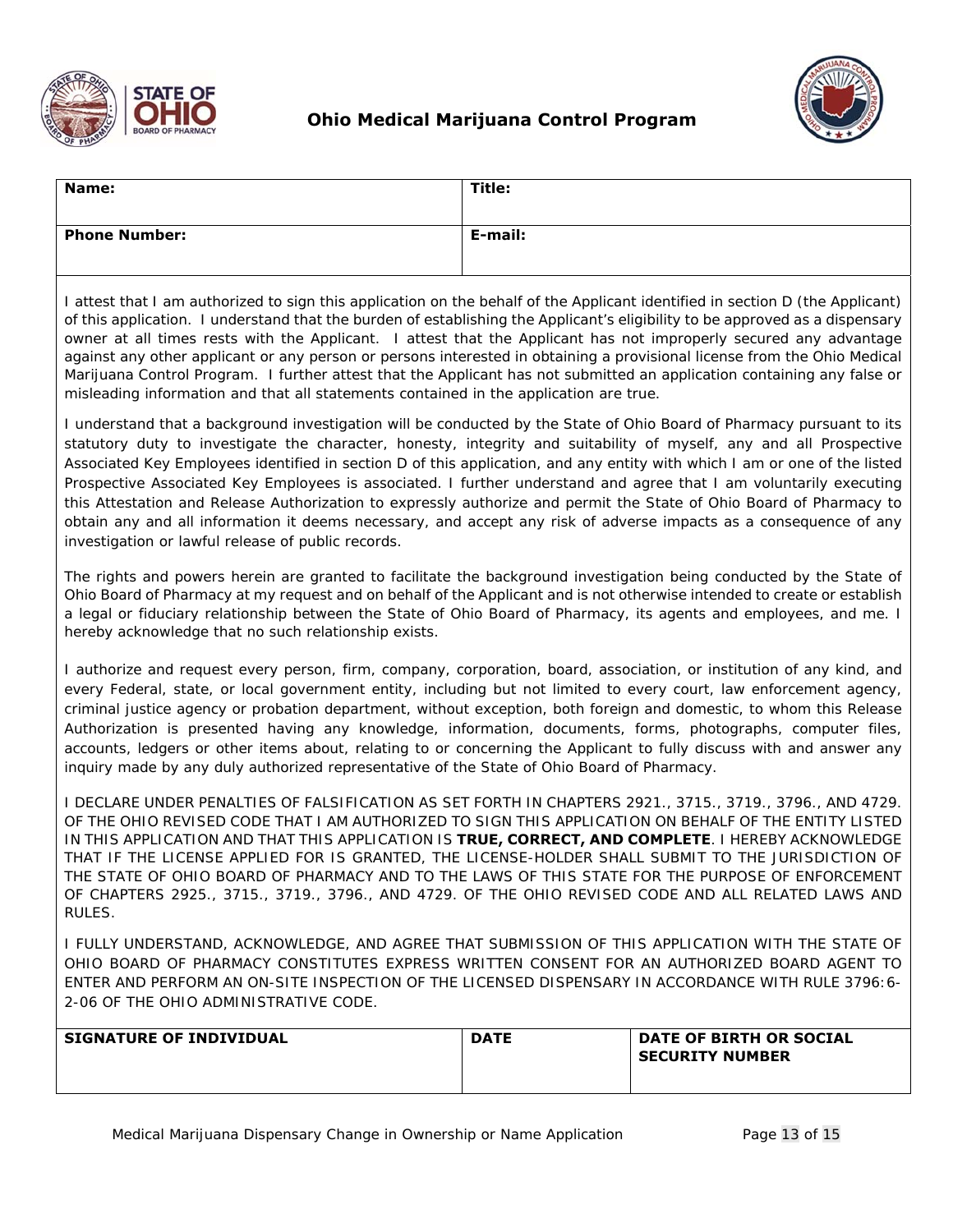



A photocopy, facsimile or other electronic version of this document shall be accepted as an original signature.

Subscribed and sworn to before me this \_\_\_\_\_\_\_\_\_\_ day of \_\_\_\_\_\_\_\_\_\_\_\_\_\_\_\_\_\_, 20 \_\_\_\_. (SEAL)

| Sworn to and signed before me this date: |
|------------------------------------------|
| Date                                     |
|                                          |
| Signature of Notary                      |
|                                          |
| (SEAL)                                   |